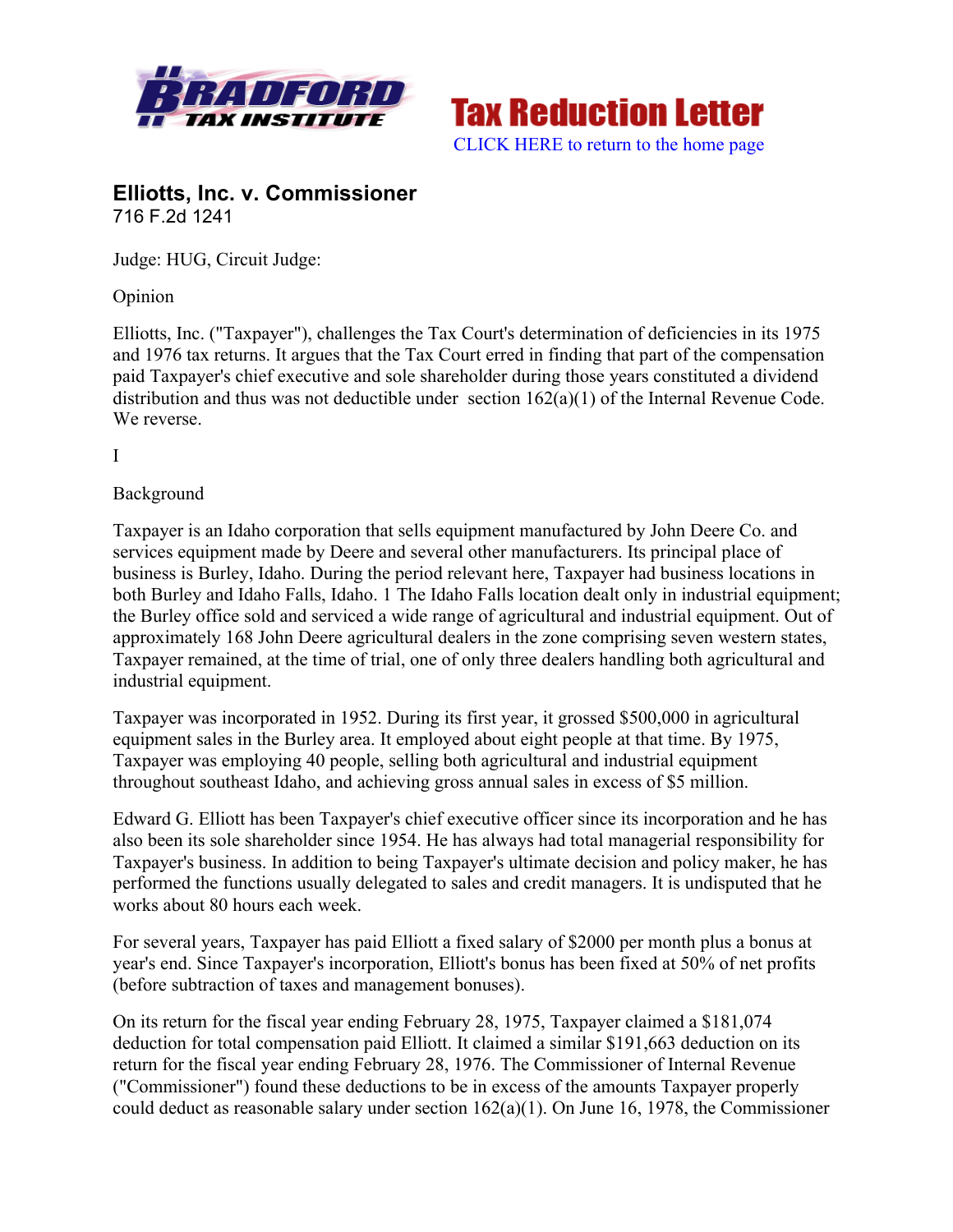issued Taxpayer a notice of deficiency which limited deductions for Elliott's salary to \$65,000 for each fiscal year.

Taxpayer petitioned the Tax Court for a redetermination of liability. The court, after reviewing the testimony and statistical evidence, concluded that the payments to Elliott, in addition to providing compensation for personal services, were intended in part to distribute profits. Although the Tax Court acknowledged that it could not determine what amounts paid Elliott actually were dividends, it found that the total amounts paid him were in excess of reasonable compensation. It determined that \$120,000 was reasonable compensation for the year 1975 and that \$125,000 was reasonable for 1976. The deficiencies assessed to Taxpayer by the Commissioner were reduced accordingly. Taxpayer appeals the Tax Court's determination of reasonable compensation.

#### II

The Shareholder-Employee Problem

[1] The issue presented by this case concerns the deductibility by a corporation of payments ostensibly made as compensation for services to an employee who is also a shareholder. If the payments are reasonable compensation for services rendered, the corporation may deduct them.  $26 \text{ U.S.C. }$   $§162(a)(1)$ . If, however, they are actually dividends, they are not deductible. Thus, it will normally be in a corporation's interest to characterize such payments as compensation rather than dividends. 2 [pg. 83-5978]

The general problem is that of distinguishing between dividends and compensation for services received by a shareholder-employee of a closely held corporation. What makes this situation troublesome is that the shareholder-employee and the corporation are not dealing with each other at arm's length. It is likely to be in the interests of both the corporation and the shareholderemployee to characterize any payments to the shareholder-employee as compensation rather than dividends. For this reason, a taxpayer's characterization of such payments may warrant close scrutiny to ensure that a portion of the purported compensation payments is not a disguised dividend. See Nor-Cal Adjusters v. Commissioner, 503 F.2d 359, 361 [ 34 AFTR 2d 74-5834] (9th Cir. 1974).

The problem of determining whether compensation payments contain an element of disguised dividend is exacerbated in a case such as this one where the shareholder-employee is the corporation's sole shareholder. Not only is a sole shareholder likely to have complete control over the corporation's operations, he will also be the only recipient of its dividends. It a corporation has multiple shareholders, the existence of a plan which compensates shareholderemployees in proportion to their ownership interests may be evidence that compensation payments contain disguised dividends. In the case of a sole shareholder, such evidence is meaningless.

Section  $162(a)(1)$  of the Internal Revenue Code permits a corporation to deduct "a reasonable allowance for salaries or other compensation for personal services actually rendered." There is a two-prong test for deductibility under section  $162(a)(1)$ : (1) the amount of the compensation must be reasonable and (2) the payments must in fact be purely for services. Treas. Reg. §1.162- 7(a) (1960); Nor-Cal, 503 F.2d at 362.

Proof of the second prong, which requires a "compensatory purpose," can be difficult to establish because of its subjective nature. See Note, Reasonable Compensation and the Close Corporation: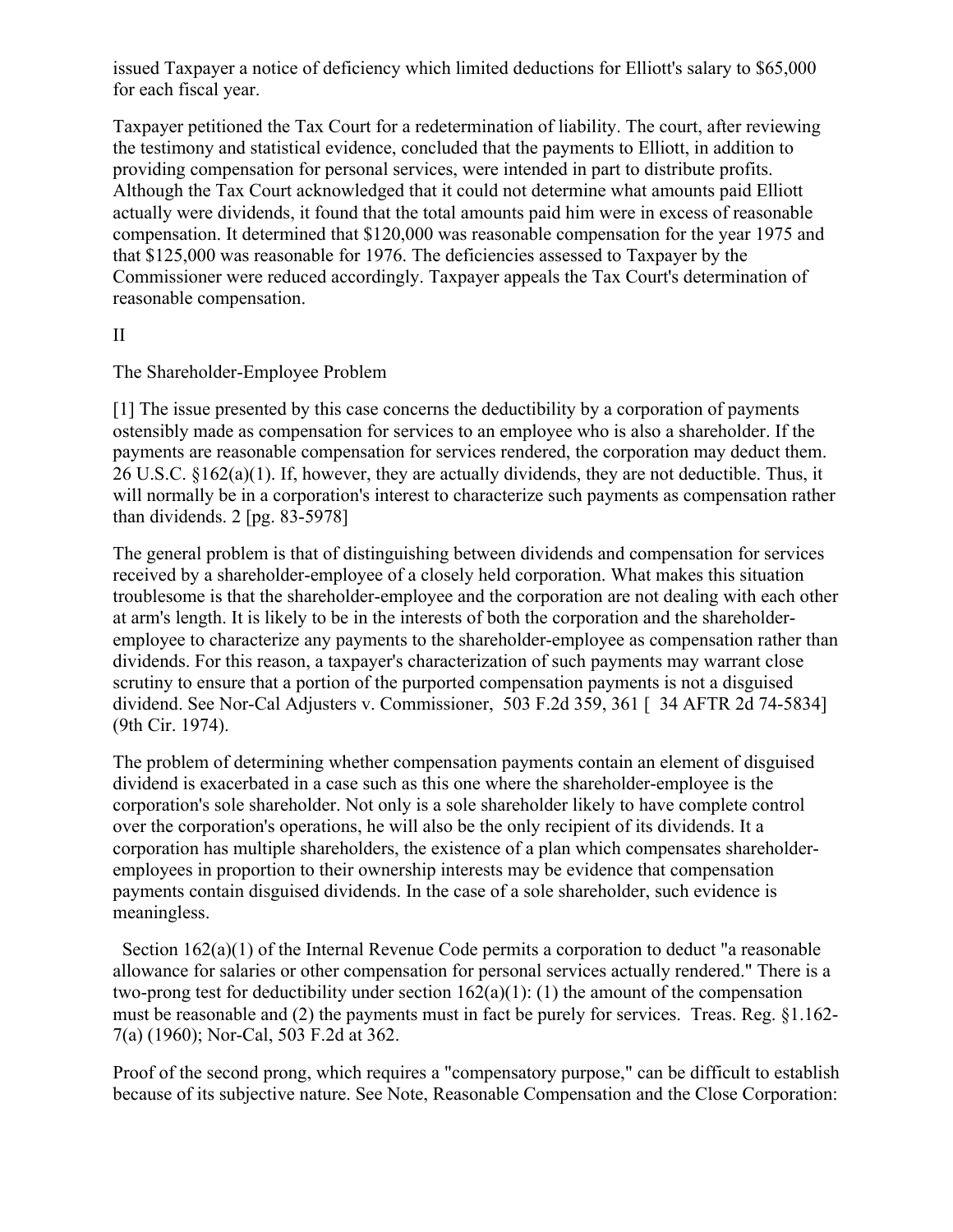McCandless, the Automatic Dividend Rule, and the Dual Level Test, 26 Stan. L. Rev. 441, 447 (1974) (hereafter "Note, Reasonable Compensation"). The existence of a compensatory purpose can often be inferred if the amount of the compensation is determined to be reasonable under the first prong. For these reasons, courts generally concentrate on the first prong-whether the amount of the purported compensation is reasonable. See, e.g., Pacific Grains, Inc. v. Commissioner, 399 F.2d 603 [ 22 AFTR 2d 5413] (9th Cir. 1968); Note, Reasonable Compensation, 26 Stan. L. Rev. at 447; Coggin, The Status of the McCandless Doctrine, 55 Taxes 720, 720 (Nov. 1977) (hereafter "Coggin"). Courts have generally not delved into whether a compensatory purpose exists under the second prong except in those rare cases where the Commissioner has come forward with evidence that purported compensation payments, although reasonable in amount, were in fact disguised dividends. See, e.g., Klamath Medical Serv. Bureau v. Commissioner, 29 T.C. 339, 348-49 (1957), aff'd, 261 F.2d 842 [ 3 AFTR 2d 322] (9th Cir. 1958), cert. denied, 359 U.S. 966 (1959). See generally Note, Reasonable Compensation, 26 Stan. L. Rev. at 447 & n. 35. By and large, the inquiry under section  $162(a)(1)$  has turned on whether the amounts of the purported compensation payments were reasonable.

One court has departed from this practice of restricting the inquiry in most cases to the reasonableness of the payments. In Charles McCandless Tile Serv. v. United States, 422 F.2d 1336 [ 25 AFTR 2d 70-870] (Ct.Cl. 1970), the Court of Claims held that ostensible compensation payments paid to two shareholder-employees, even though reasonable in amount, "necessarily" contained disguised dividends because the closely held corporation had been profitable and had not paid out any dividends since its formation. Id. at 1339-40. 3 This has become known as the "automatic dividend rule," and has been subjected to much criticism. E.g., Coggin, 55 Taxes 720; Walthall, McCandless-Implications for Compensation Planning and Dividend Policy, 6 Cum. L. Rev. 1 (1975) (hereafter "Walthall"); Note, Reasonable Compensation, 26 Stan. L. Rev. 441.

We reject the automatic dividend rule of McCandless for several reasons. First, there is no statute requiring profitable corporations to pay dividends. Congress has [pg. 83-5979]chosen to handle abuses in this area through the accumulated earnings tax. 26 U.S.C. §§531-537; see Walthall, 6 Cum. L. Rev. at 16-19; Note, Reasonable Compensation, 26 Stan. L. Rev. at 449-50. Beyond the penalties contained in the accumulated earnings tax, Congress has not indicated that it wants the Commissioner or the courts to require the payment of dividends as a matter of federal tax policy. See Casey v. Commissioner, 267 F.2d 26, 30 [ 3 AFTR 2d 1440] (2d Cir. 1959); Laure v. Commissioner, 70 T.C. 1087, 1098 (1978).

Second, the automatic dividend rule is based on the faulty premise that shareholders of a profitable corporation will demand dividends. See McCandless, 422 F.2d at 1339-40. Shareholders are generally concerned with the return on their investment. While some shareholders may prefer to see their return in the form of dividends, others will prefer to have the corporation reinvest its profits so that their return will be in the form of appreciation and the potential of greater future return. See, Note, Reasonable Compensation, 26 Stan. L. Rev. at 450- 53. If the shareholders prefer to have their return in the form of appreciation rather than dividends, there is nothing in the law precluding the corporation from reinvesting its profits.

Third, it may well be in the best interests of the corporation to retain and reinvest its earnings. As the Supreme Court has noted, "Directors of a closely held, small corporation must bear in mind the relatively limited access of such an enterprise to capital markets. This may require a more conservative policy with respect to dividends than would be expected of an established corporation with securities listed on national exchanges." United States v. Byrum, 408 U.S. 125,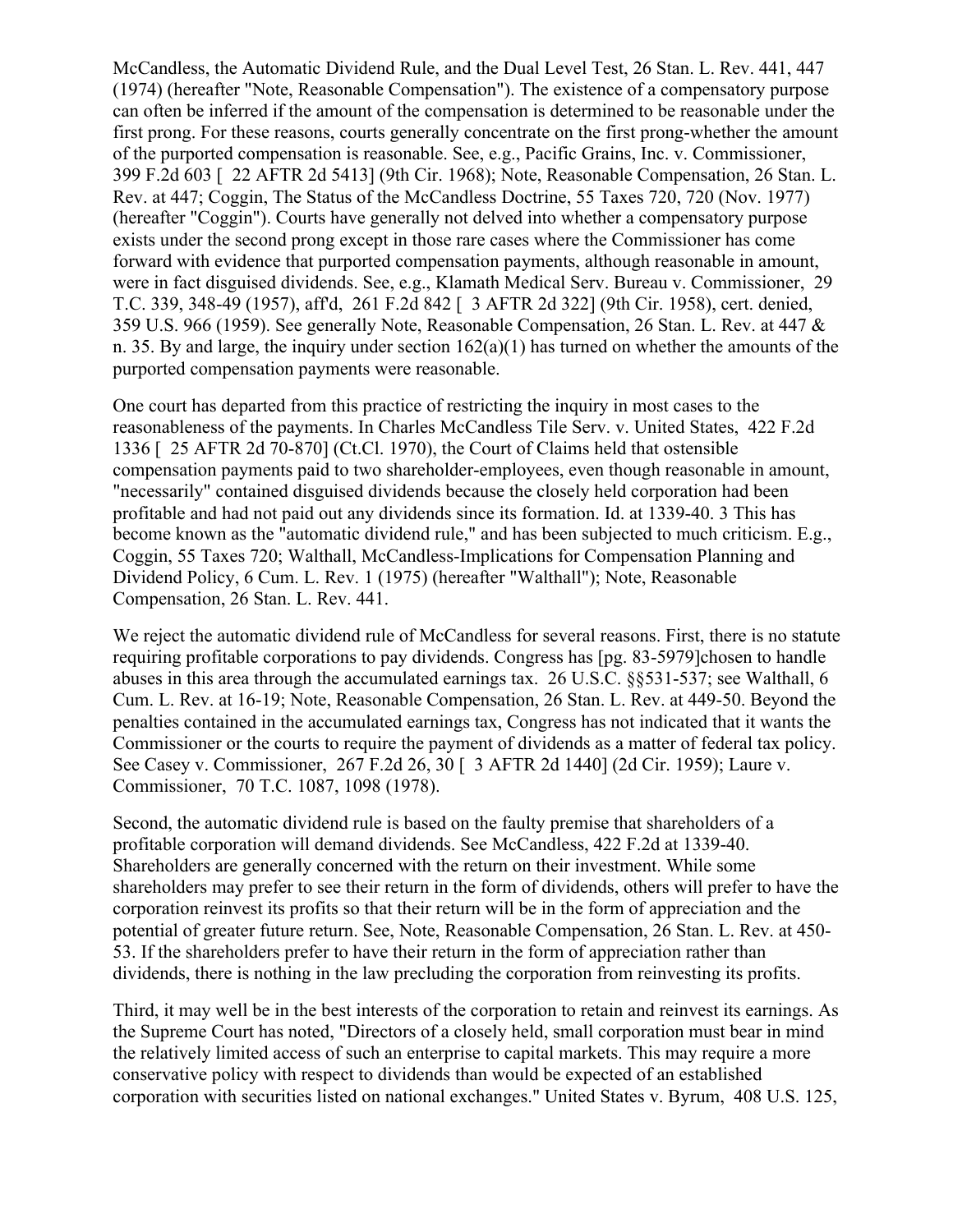140 [ 30 AFTR 2d 72-5811] (1972). Not only may retained earnings be the most rational source of financing for a small corporation, " [s]uppliers or outside lenders may insist upon the retention of earnings as a cushion for the credit which they extend or to insure that the firm has sufficient operating funds to continue functioning as a going concern." Walthall, 6 Cum. L. Rev. at 15.

For these reasons, we will not presume an element of disguised dividend from the bare fact that a profitable corporation does not pay dividends.

In determining the deductibility of compensation payments paid to shareholder-employees, we will continue to concentrate on the reasonableness of those payments. In the rare case where there is evidence that an otherwise reasonable compensation payment contains a disguised dividend, the inquiry may expand into compensatory intent apart from reasonableness. But where, as here, the evidence focuses only on reasonableness and the failure to pay dividends, and there is no other evidence of an intent to hide dividends in compensation payments, our inquiry will be confined to the reasonableness issue. The inquiry into reasonableness is a broad one and will, in effect, subsume the inquiry into compensatory intent in most cases.

In evaluating the reasonableness of compensation paid to a shareholder-employee, particularly a sole shareholder, it is helpful to consider the matter from the perspective of a hypothetical independent investor. A relevant inquiry is whether an inactive, independent investor would be willing to compensate the employee as he was compensated. The nature and quality of the services should be considered, as well as the effect of those services on the return the investor is seeing on his investment. The corporation's rate of return on equity would be relevant to the independent investor in assessing the reasonableness of compensation in a small corporation where excessive compensation would noticeably decrease the rate of return.

Bearing in mind the preceding discussion, we now turn to the reasonableness of the compensation paid by Taxpayer to Elliott.

#### III

#### Reasonableness Determination

Section  $162(a)(1)$  provides that a taxpayer may deduct "all the ordinary and necessary expenses paid or incurred during the taxable year in carrying on any trade or business," including "a reasonable allowance for salaries or other compensation for personal services actually rendered." 26 U.S.C. §162(a)(1). That Elliot actually rendered services as an employee of Taxpayer is not disputed. At issue is whether the payments made to Elliott are attributable to that employment relationship or to his role as Taxpayer's sole shareholder. Our inquiry focuses on whether the Tax Court, in finding that a part of the payments made to Elliot could not be attributed to his employment status, correctly defined and applied the factors that determine what is "reasonable compensation" under section 162(a)(1).

Although we accord deference to the Tax Court's special expertise, definition of the appropriate factors is reviewable by this court as a question of law. See Keller [pg. 83-5980]Street Development Co. v. Commissioner, 688 F.2d 675, 678 [ 50 AFTR 2d 82-5894] (9th Cir. 1982); Sibla v. Commissioner, 611 F.2d 1260, 1262-63 [ 45 AFTR 2d 80-955] (9th Cir. 1980). The Tax Court's findings of fact, derived from application of the appropriate factors, must be affirmed unless clearly erroneous. Keller Street, 688 F.2d at 678; Estate of Skaggs v. Commissioner, 672 F.2d 756, 757 [ 49 AFTR 2d 82-1226] (9th Cir.), cert. denied, 103 S.Ct. 448 (1982).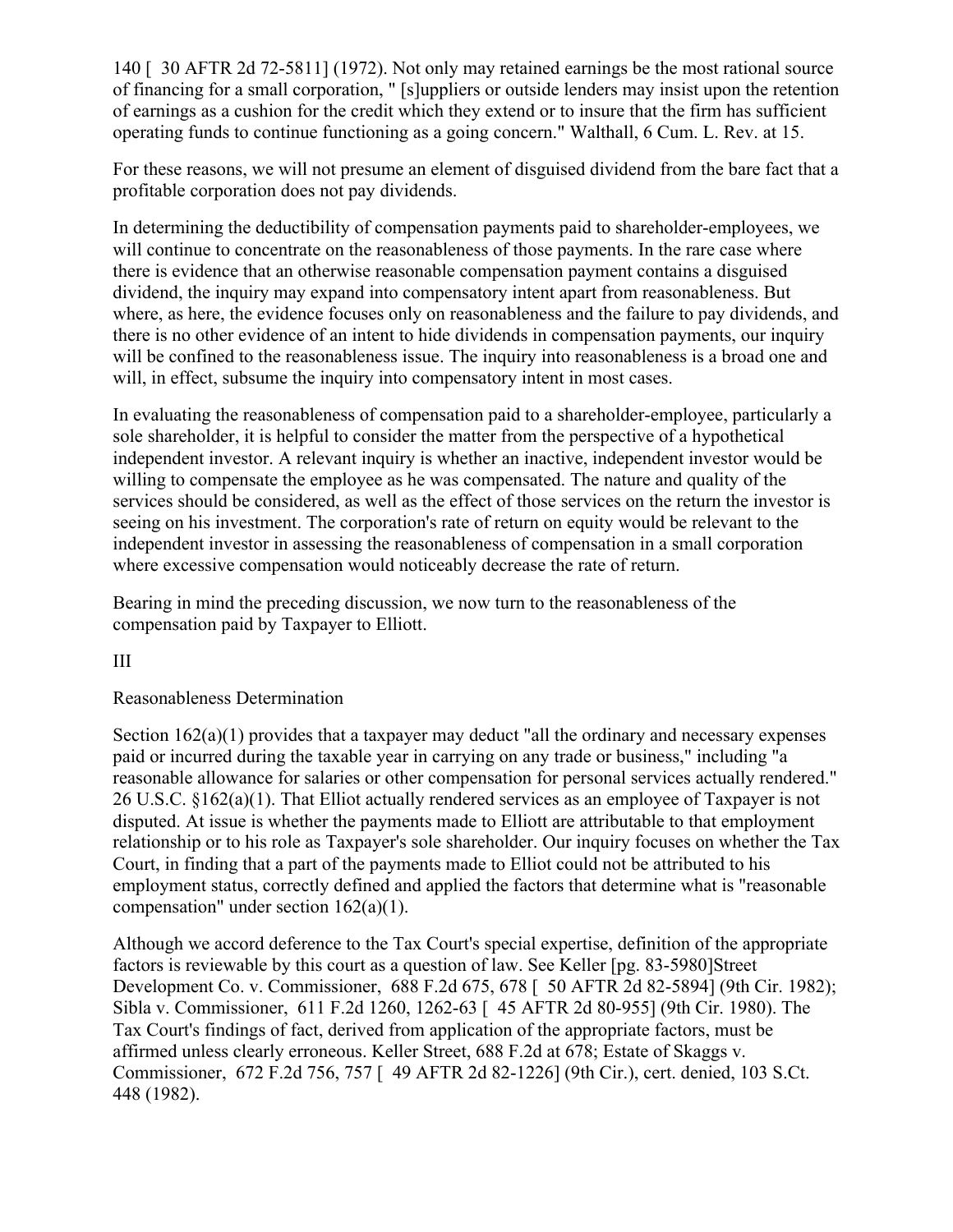Our cases have defined a number of factors that are relevant to this attribution determination, "with no single factor being decisive of the question." Pacific Grains, 399 F.2d at 606. For analytical purposes, these factors may be divided into five broad categories.

### A. Role in Company

The first category of factors concerns the employee's role in the taxpaying company. Relevant considerations include the position held by the employee, hours worked, and duties performed, American Foundry v. Commissioner, 536 F.2d 289, 291-92 [ 37 AFTR 2d 76-1373] (9th Cir. 1976), as well as the general importance of the employee to the success of the company, American Foundry, 536 F.2d at 291-92. If the employee has received a large salary increase, comparing past duties and salary with current responsibilities and compensation also may provide significant insights into the reasonableness of the compensation scheme. Pacific Grains, 399 F.2d at 605, 607.

The Tax Court found that Elliott worked 80 hours per week, performed the functions of general manager, sales manager, and credit manager, and made all policy decisions concerning the parts and service department. Elliotts, Inc. v. Commissioner, [ ¶80,282 P-H Memo TC], 40 T.C.M. (CCH) 802, 804 (1980). These are all appropriate considerations. The Tax Court also considered Elliott's qualifications and found that although he was a "capable executive" he had no "special expertise." Id. at 813. The Tax Court did not seem, however, to consider Elliott's extreme personal dedication and devotion to his work. See id. at 811. To the extent that this benefited the corporation, it is surely something for which an independent shareholder would have been willing to compensate Elliott. Because we reverse and remand on other grounds, we point this out so that the Tax Court may consider it on remand.

#### B. External Comparison

The second set of relevant factors is a comparison of the employee's salary with those paid by similar companies for similar services. See Hoffman Radio Corp. v. Commissioner, 177 F.2d 264, 266 [ 38 AFTR 775] (9th Cir. 1949); E. Wagner & Son v. Commissioner, 93 F.2d 816, 819 [ 20 AFTR 593] (9th Cir. 1937).

The Tax Court did compare Elliott's compensation to that of managers at other John Deere dealers. [ ¶80,282 P-H MemoTC at 1267], 40 T.C.M. at 813. In making these comparisons, it appears that the Tax Court considered that Elliott was performing the functions that two or three people performed at other dealers. This was correct. Such comparisons should be made on the basis of services performed. See E. Wagner, 93 F.2d at 818; Treas. Reg. §1.162-7(b)(3). If Elliott was performing the work of three people, the relevant comparison would be the combined salaries of those three people at another dealer.

#### C. Character and Condition of Company

The third general category of factors concerns the character and condition of the company. The focus under this category may be on the company's size as indicated by its sales, net income, or capital value. See E. Wagner, 93 F.2d at 819; General Water Heater Corp. v. Commissioner, 42 F.2d 419, 420 [ 8 AFTR 11173] (9th Cir. 1930). Also relevant are the complexities of the business and general economic conditions. To the extent that they are relevant to this case, the Tax Court did adequately consider these factors.

## D. Conflict of Interest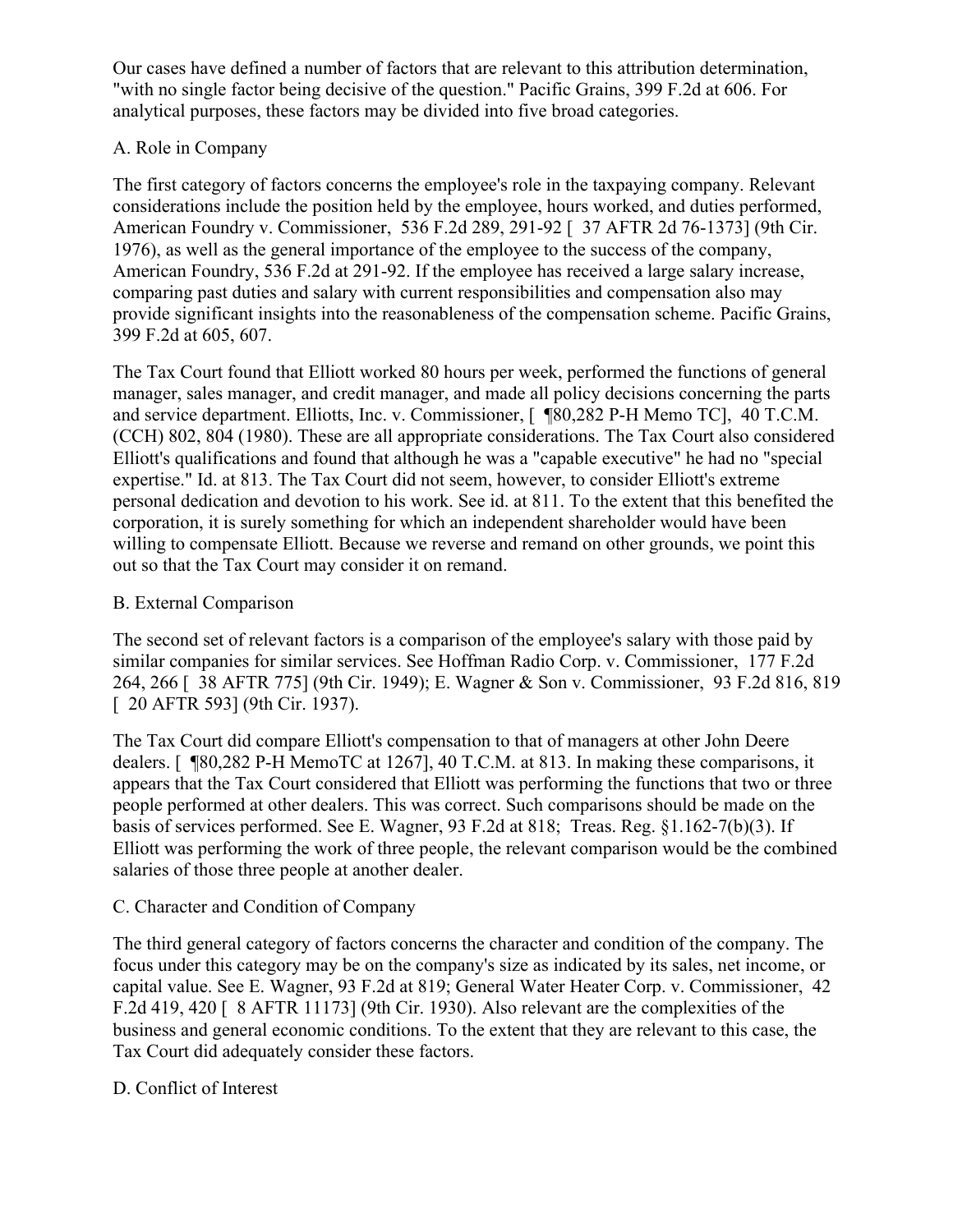The fourth category focuses on those factors that may indicate a conflict of interest. The primary issue within this category is whether some relationship exists between the taxpaying company and its employee which might permit the company to disguise nondeductible corporate distributions of income as salary expenditures deductible under section  $162(a)(1)$ . 4 Such a potentially exploitable relationship may exist where, as in this case, the employee is the taxpaying company's sole or controlling shareholder, see Nor-Cal, 503 F.2d at 361; Pacific Grains, 399 F.2d at 607; E. Wagner, 93 F.2d at 817, 819, or where the existence of a family relationship indicates that the terms of the compensation plan may not have been the result of a free bargain, [pg. 83-5981]Harolds Club v. Commissioner, 340 F.2d 861, 865 [ 15 AFTR 2d 241] (9th Cir. 1965). Other factors also may point toward an attempt to distribute income through "compensation," including the existence of a bonus system that distributes all or nearly all of the company's pre-tax earnings, Nor-Cal, 503 F.2d at 362; Klamath Medical, 261 F.2d at 846; Sunset Scavenger Co. v. Commissioner, 84 F.2d 453, 455 [ 17 AFTR 1319] (9th Cir. 1936), that amounts to a disproportionately large percentage of gross income when combined with salary, Pacific Grains, 399 F.2d at 607; General Water Heater, 42 F.2d at 420, or that provides large bonuses to owner-executives, but none to non-owner management, Nor-Cal, 503 F.2d at 361.

In this case, where Elliott was the sole shareholder, the sort of relationship existed that warrants scrutiny. The mere existence of such a relationship, however, when coupled with an absence of dividend payments, does not necessarily lead to the conclusion that the amount of compensation is unreasonably high. Further exploration of the situation is necessary.

In such a situation, as discussed earlier, it is appropriate to evaluate the compensation payments from the perspective of a hypothetical independent shareholder. If the bulk of the corporation's earnings are being paid out in the form of compensation, so that the corporate profits, after payment of the compensation, do not represent a reasonable return on the shareholder's equity in the corporation, then an independent shareholder would probably not approve of the compensation arrangement. If, however, that is not the case and the company's earnings on equity remain at a level that would satisfy an independent investor, there is a strong indication that management is providing compensable services and that profits are not being siphoned out of the company disguised as salary. 5

During the fiscal year ending February 28, 1975, Taxpayer reported equity of \$415,133 and net profits (profits less taxes and compensation paid Elliott) of \$88,969-a return of 21%. For fiscal year 1976, Taxpayer reported equity of \$513,429 and net profits of \$98,297-a return of 19%. [ ¶80,282 P-H Memo TC at 1258], 40 T.C.M. at 804. Thus, the average rate of return on equity during these years was 20%. The Tax Court failed to consider the significance of this data. It seems clear, however, that this rate of return on equity would satisfy an independent investor and would indicate that Taxpayer and Elliott were not exploiting their relationship. 6

The Tax Court erred by limiting its analysis in this area to the facts that Elliott was Taxpayer's sole shareholder and Taxpayer paid no dividends. These are relevant factors, but they cannot be viewed in isolation. Taxpayer's no-dividend policy does not by itself demonstrate that the relationship between Taxpayer and Elliott was being exploited.

#### E. Internal Consistency

Finally, evidence of an internal inconsistency in a company's treatment of payments to employees may indicate that the payments go beyond reasonable compensation. 7 Bonuses that have not been awarded under a structured, formal, consistently applied program generally are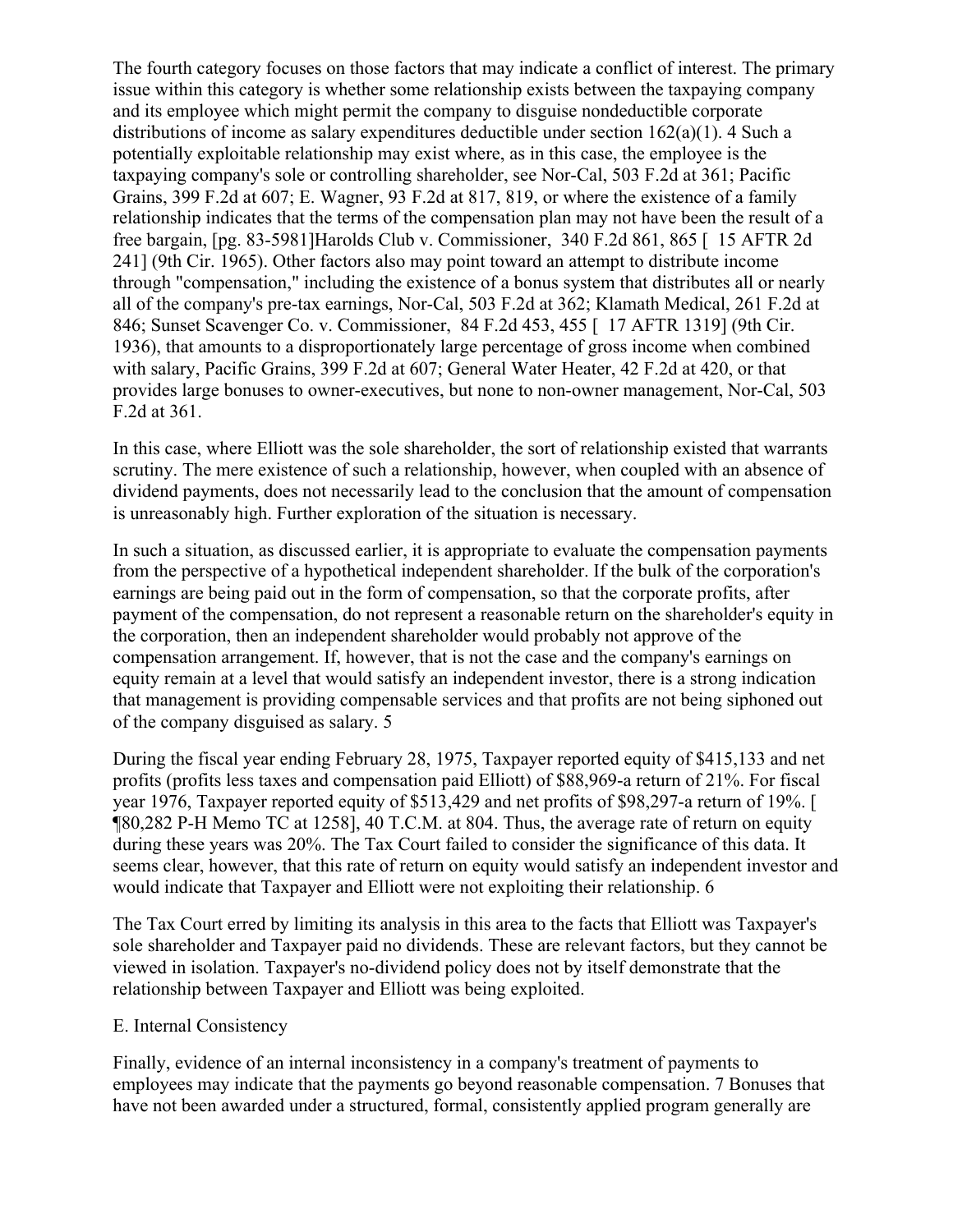suspect, see Nor-Cal, 503 F.2d at 362, as are bonuses consistently designated in amounts tracking either the percentage of the recipient's stock holdings, id.; General Water Heater, 42 F.2d at 420, or some type of tax benefit, Pacific Grains, 399 F.2d at 607 (bonus adjusted according to available surtax exemption). Similarly, salaries paid to controlling shareholders are open to question if, when compared to salaries paid non-owner management, they indicate that the level of compensation is a function of ownership, not corporate management responsibility. Sunset Scavenger Co., 84 F.2d at 456. On the other hand, evidence of a reasonable, longstanding, consistently applied compensation plan is evidence that the compensation paid in the years in question was reasonable.

There was evidence in this case of a longstanding, consistently applied compensation plan. Since Taxpayer's incorporation, it had paid to Elliott an annual bonus equal to 50% of its net profits. [pg. 83-5982]Taxpayer contended before the Tax Court that because the yearly bonuses paid Elliott were derived from a predetermined formula that had been in use for over 20 years, it could be inferred that the bonuses constituted compensation for services rather than a dividend distribution. It noted that under the bonus formula Elliott's salary in some prior years had been too low to compensate him for the services he had rendered to Taxpayer, so that the higher salaries in the years in issue "resulted in average reasonable compensation during th 10-year period ... 1968 through 1978." [ ¶80,282 P-H Memo TC at 1264]. 40 T.C.M. at 809-10.

In considering the significance of this longstanding bonus formula, the Tax Court erred in several respects.

The Tax Court failed to consider the reasonableness of the contingent formula itself; it concentrated instead on the amounts paid under the formula in two particular years. Such a formula may overcompensate in good years and under-compensate in bad years. This feature, however, does not necessarily make the formula unreasonable. It is permissible to pay and deduct compensation for services performed in prior years. Lucas v. Ox Fibre Brush Co., 281 U.S. 115, 119 [ 8 AFTR 10901] (1930).

Whether payments under such a formula are reasonable will depend on whether the formula is reasonable. The reasonableness of a longstanding formula should not be determined on the basis of just one or two years. Taxpayer persuasively argues that, accepting the Tax Court's determination of reasonable compensation for 1974 and 1975, Elliott was severely undercompensated in terms of constant dollars in six of the seven preceding years. 8

Also relevant to the reasonableness of the formula used in this case is the return on equity an independent investor would have achieved. A formula which would not allow a reasonable return on equity is likely to be unreasonable. In this case, however, as discussed earlier, the return on equity in the years at issue was about 20%.

Over the long run, such a formula should reasonably compensate for the work done, the performance achieved, the responsibility assumed, and the experience and dedication of the employee. At the same time, it should not stand in the way of a satisfactory return on equity.

The Tax Court also discounted the significance of the bonus formula on the ground that "[n]o special incentive is necessary to insure [Elliott's] best efforts since he would 'receive the fruits of success through his status as the majority shareholder.' " [  $\degree$  \\ \\ 80,282 P-H Memo TC at 1265]. 40 T.C.M. at 811, quoting Charles Schneider & Co. v. Commissioner, 500 F.2d 148, 153 [ 34 AFTR 2d 74-5422] (8th Cir. 1974), cert. denied, 420 U.S. 908 (1975). To the extent that this implied that incentive payment plans for shareholder-employees are unreasonable, it was error.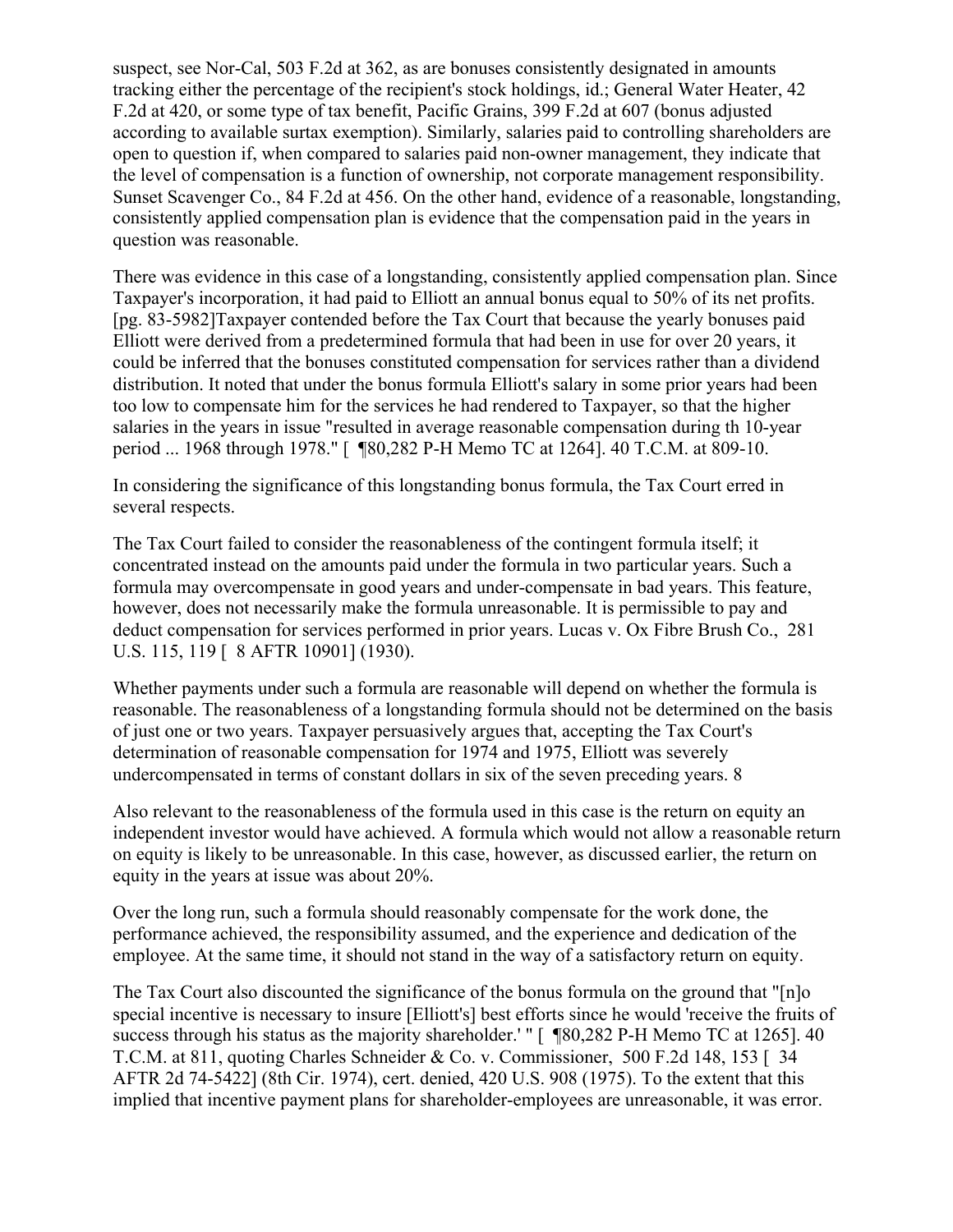Incentive payment plans are designed to encourage and compensate that extra effort and dedication which can be so valuable to a corporation. There is no reason a shareholder-employee should not also be entitled to such compensation if his dedication and efforts are instrumental to the corporation's success. In this case, there is no doubt that Elliott's extreme dedication and hard work were valuable to Taxpayer. If an outside investor would approve of such a compensation plan, that plan is probably reasonable. The fact that the recipient is a shareholder-employee does not make the plan unreasonable.

IV

## Conclusion

We reverse and remand to the Tax Court for reconsideration in light of this opinion. On remand, the Tax Court should begin its analysis by looking at the reasonableness of the compensation payments and should consider the bonus payments in the context of the reasonableness of the formula used. It should not be assumed solely from Elliott's role as sole shareholder and the absence of dividends that the compensation payments necessarily contained disguised dividends. These are just two of many factors to be considered.

#### Reversed and Remanded.

1 Taxpayer sold its Idaho Falls business on March 1, 1975. It has since done business from its Burley location.

2 The recipient is taxed at ordinary income rates on both dividends and wages. If the recipient is a significant shareholder, his interest in the corporation may cause him to prefer to characterize such payments as compensation. Moreover, for payments made between 1971 and 1981, as is the case here, a high-income recipient has a strong incentive to characterize such payments as compensation rather than dividends: pre-1982 dividends are taxable at a maximum rate of 70% while the maximum tax rate for wages received between 1971 and 1981 is 50%. 26 U.S.C. §1 (amended 1983) and §1348 (repealed 1981). (Since 1982, the maximum tax rate for both wages and dividends has been 50%. 26 U.S.C. §1 (1983).)

3 It appears that the Court of Claims subsequently adopted a narrow interpretation of McCandless. Giles Indust., Inc. v. United States, 496 F.2d 556, 567 [ 33 AFTR 2d 74-1142] (Ct.Cl. 1974).

4 This may also be probative of a presence or absence of compensatory intent.

5 It should be noted that there are situations in which the compensation paid to employees is reasonable and yet the corporation may suffer a loss or an inadequate return on equity.

6 Over the period from 1968 to 1978, during which the bonus formula was in effect, the average rate of return on equity was 15%, based on corporate profit in relation to net book value. There was also evidence, which was not disputed, that the market value of the corporation had increased from the initial shareholder investment of \$19,000 to a current market value at the time of trial of \$5,000,000. Utilizing these market value figures, Professor Albrecht, an expert witness, testified that this resulted in an annual compounded return of 56%. This is also probative of Elliott's management contributions to Taxpayer.